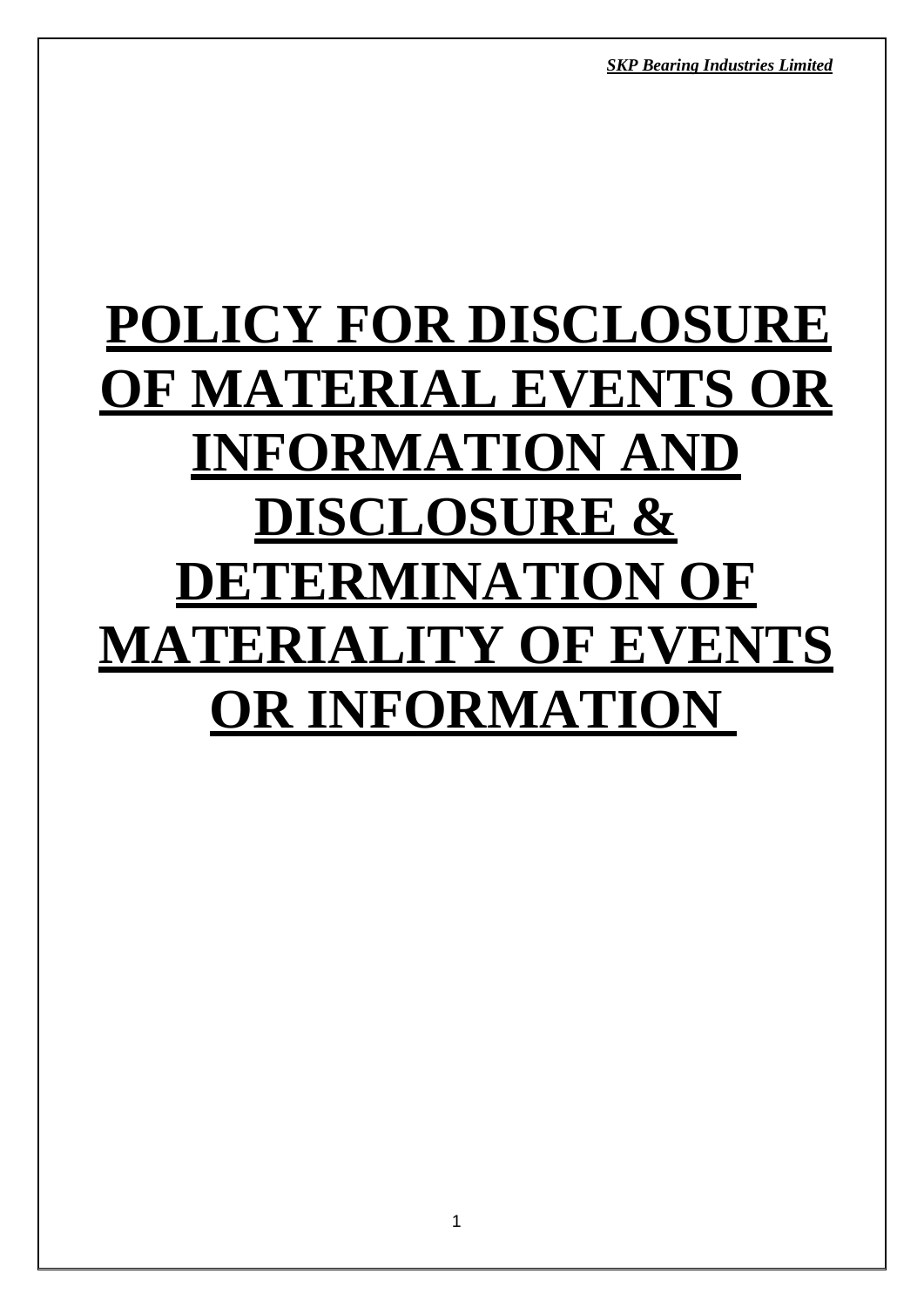## **1. Introduction**

The Policy for determination of materiality of events or information(''Policy'') for disclosure to the Stock Exchanges is framed in accordance with the requirements of the Regulation 30 of Securities and Exchange Board of India (Listing Obligations and Disclosure Requirements) Regulations, 2015 (''Regulations'').

The Board of Directors of the listed entity shall authorise one or more Key Managerial personnel for the purpose of determining materiality of an event or information for the purpose of making disclosures.

### **2. Objective**

SKP Bearing Industries Limited being a listed entity, is obligated to comply with the disclosure requirements under the Listing Regulations and is committed to the premise that the all persons investing in the publically traded securities have equal right to access information that may affect their investment decisions and believes that full and fair disclosure of material information to the public is the cornerstone to the integrity of the Capital Market.

### **3. Definition**

- (i) **"Act"** shall mean the Companies Act, 2013 and the Rules framed there under, including any modifications, clarifications, circulars or re-enactment thereof.
- (ii) **"Board of Directors" or "Board"** means the Board of Directors of SKP Bearing Industries Limited, as constituted from time to time.
- (iii) **"Key Managerial Personnel (KMP)"** mean key managerial personnel as defined in subsection (51) of section 2 of the Companies Act, 2013.
- (iv) **"Listing agreement"** shall mean an agreement that is to be entered into between a recognized stock exchange and the Company pursuant to Securities and Exchange Board (Listing Obligations and Disclosure Requirements), 2015.
- (v) **"Material Event" or "Material Information"** shall mean such event or information as set out in the Schedule or as may be determined in terms of Clause 5 of the Policy and Para A of Part A of Schedule III to the Listing Regulations. In the Policy, the words, "material" and "materiality" shall be construed accordingly.
- (vi) **"Independent Director"** means a Director of the Company within the meaning of Section 149 (6) of the Companies Act, 2013 and Regulation 16(1)(b) of Listing Regulations.
- (vii) **"Policy"** means this Policy for Determination of Materiality as may be amended from time to time.
- (viii) **"Key Managerial Personnel or KMP"** means Key Managerial Personnel of the Company and includes Executive Chairman, Managing Director, Whole-Time Director, Chief Executive Officer, Manager, Chief Financial Officer and the Company Secretary, who may be authorized individually or collectively to determine materiality of events or information and disclose to StockExchange(s).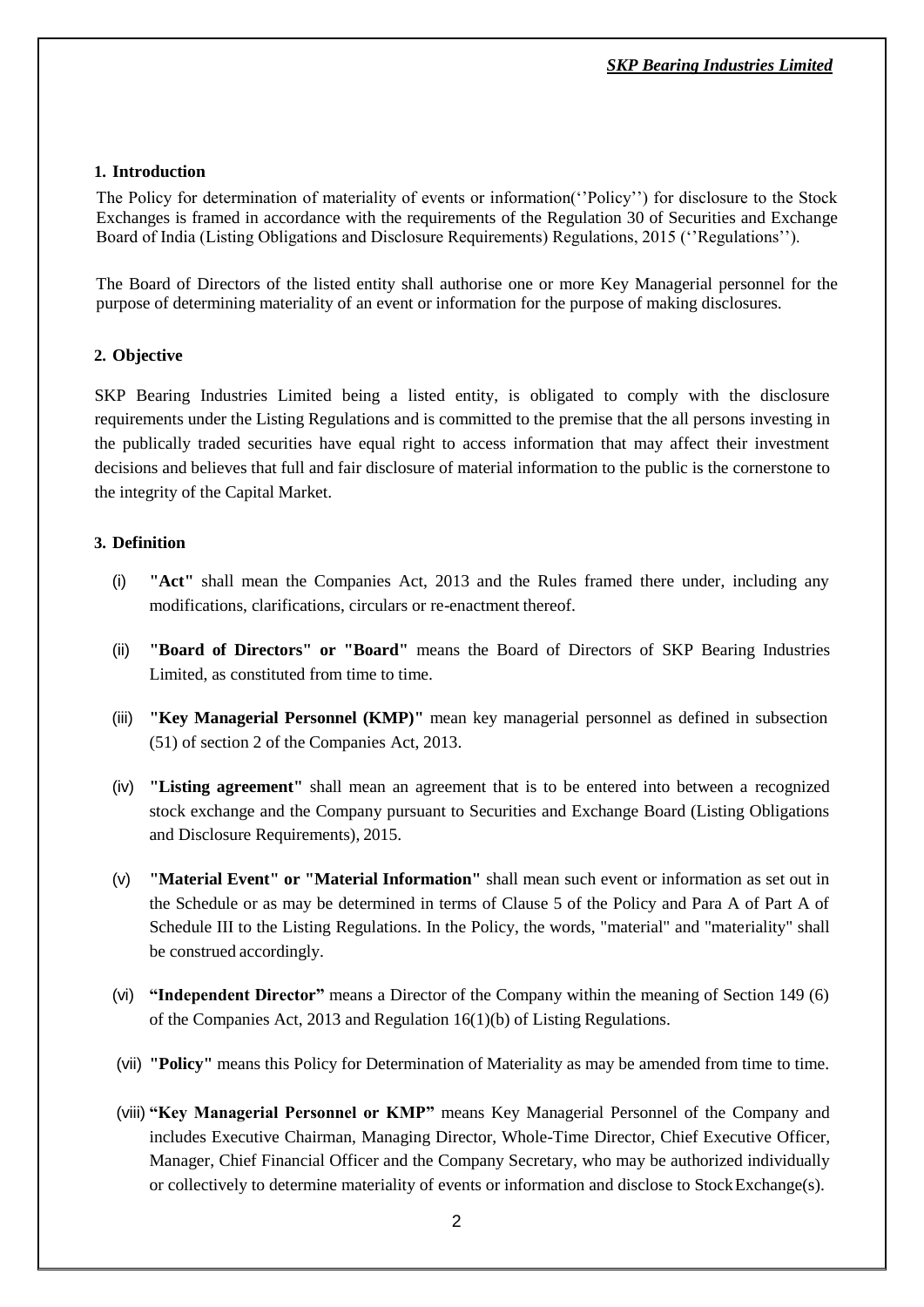- (ix) **"Regulations** *I* **Listing Regulations"** mean Securities and Exchange Board of India (Listing Obligations and Disclosure Requirements) Regulations, 2015 including any modifications, clarifications, circulars or re-enactment thereof.
- (x) **"Schedule"** means a Schedule III of (Listing Obligations and Disclosure Requirements) Regulations, 2015. Any other term not defined herein shall have the same meaning as defined in the Companies Act, 2013, the Listing Agreement, Regulations or any other applicable laws or regulations to the extent applicable to the Company.

## **4. Criteria for determining Materiality of events or information**

SKP Bearing Industries Limited shall consider the following criteria for determination of Materiality of Events/information:-

- (a) The omission of an event or information, which is likely to result in discontinuity or alteration of event or information already available publicly; or
- (b) The omission of an event or information is likely to result in significant market reaction if the said omission came to light at a later date; and
- (c) In case where the criteria specified in (a) and (b) are not applicable, an event / information may be treated as being material if in the opinion of the Board of Directors of the Company, the event / information is considered material.

## **5. Disclosures of events or information**

a. The Company shall make Disclosure, first to the Stock Exchange, of material information, as provided in **Annexure-A**, as soon as reasonably possible and but not later than 24 hours from the occurrence of event or information.

Provided that in case the disclosure is made after twenty-four (24) hours of occurrence of such event or information, the Company shall, along with such disclosure(s) provide an explanation for delay.

- b. Provided further that disclosure with respect to events specified in **Annexure B** shall be made within thirty(30) minutes of the conclusion of the Board Meeting.
- c. The Company shall make disclosure of events as specified in "**Annexure C**" based on application of guidelines for determining Materiality as per the Policy.
- d. The Company shall make disclosures updating Material developments on a regular basis, till such time the event is resolved/closed, with relevant explanations.
- e. The Company shall disclose all events or information with respect to its MaterialSubsidiaries,(if any),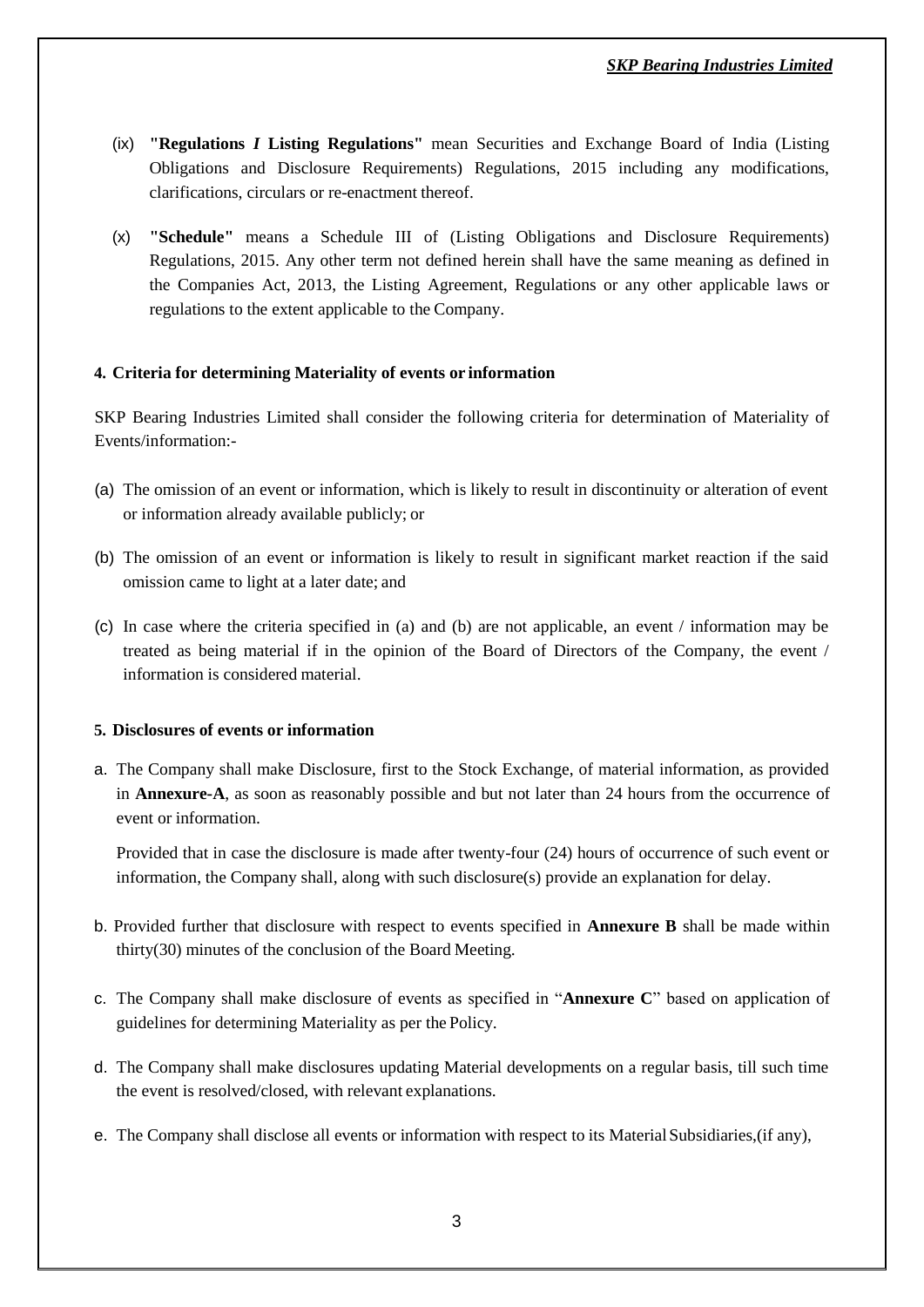- f. The Company shall provide specific and adequate reply to all queries raised by stock exchange(s) with respect to any events or information and on its own initiative. Further, it shall confirm or deny any event or information to stock exchange(s) reported in themedia.
- g. In case where an event occurs or information is available with the Company, which has not been indicated in *Annexure A or Annexure B or Annexure C* but which may have material effect on it, the Company will make adequate disclosures in regard thereof.
- h. The listed entity shall disclose on its website all such events or information which has been disclosed to stock exchange(s) under this regulation, and such disclosures shall be hosted on the website of the listed entity for a minimum period of five years and thereafter as per the archival policy of the listed entity, as disclosed on its website.

## **Scope and Limitation**

In the event of any conflict between the provisions of this Policy and the Listing Regulations, Companies Act, 2013 or any other statutory enactments, rules, the provisions of such Listing Regulations / Companies Act, 2013 or statutory enactments, rules shall prevail over this Policy and the part(s) so repugnant shall be deemed to severed from the Policy and the rest of the Policy shall remain in force.

#### **Amendment**

The Board of Directors may subject to the applicable laws amend any provision or substitute any of the provision with the new provision or replace the Policy entirely with a new Policy. However, no such amendment or modification shall be inconsistent with the applicable provisions of any law for the time being in force.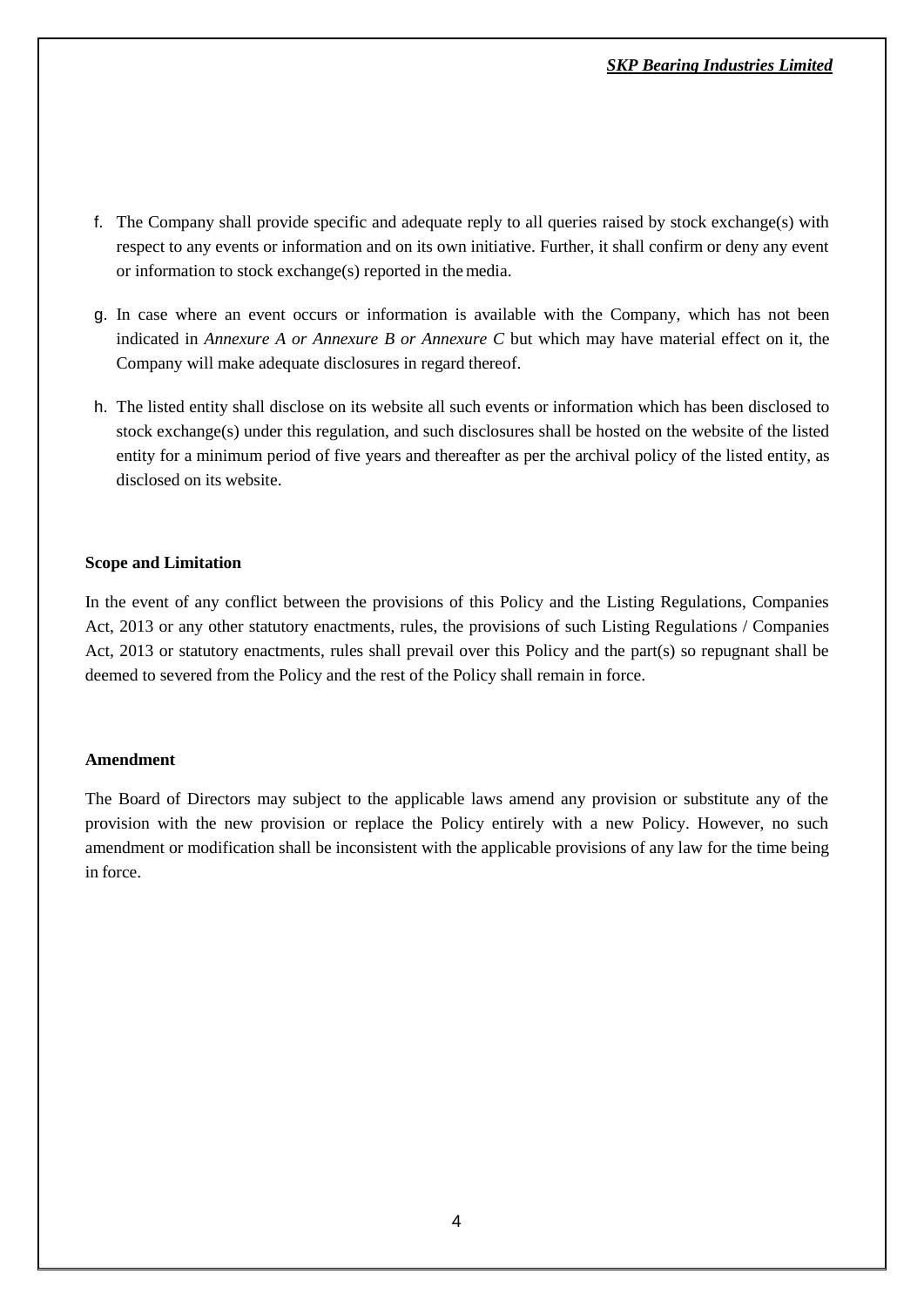**Annexure-A**

### **Disclosure of Material Events**

**1. Acquisition(s) (including agreement to acquire), Scheme of Arrangement (amalgamation/ merger/ demerger/restructuring), or sale or disposal of any unit(s), division(s) or subsidiary of the listed entity or any other restructuring:**

#### **A. Acquisition (including agreement to acquire):**

- a. name of the target entity, details in brief such as size, turnover etc.;
- b. Whether the acquisition would fall within related party transaction(s) and whether the promoter/ promoter group/ group companies have any interest in the entity being acquired? If yes, nature of interest and details thereof and whether the same is done at "arm's length";
- c. industry to which the entity being acquired belongs;
- d. objects and effects of acquisition (including but not limited to, disclosure of reasons for acquisition of target entity, if its business is outside the main line of business of the listedentity);
- e. brief details of any governmental or regulatory approvals required for the acquisition;
- f. indicative time period for completion of the acquisition;
- g. nature of consideration whether cash consideration or share swap and details of the same;
- h. cost of acquisition or the price at which the shares are acquired;
- i. percentage of shareholding / control acquired and / or number of shares acquired;
- j. brief background about the entity acquired in terms of products/line of business acquired, date of incorporation, history of last 3 years turnover, country in which the acquired entity has presence and any other significant information (in brief);

#### Explanation-

For the purpose of this sub-para, the word 'acquisition' shall mean, -

i. acquiring control, whether directly or indirectly; or,

ii. acquiring or agreeing to acquire shares or voting rights in, a company, whether directly or indirectly, such that –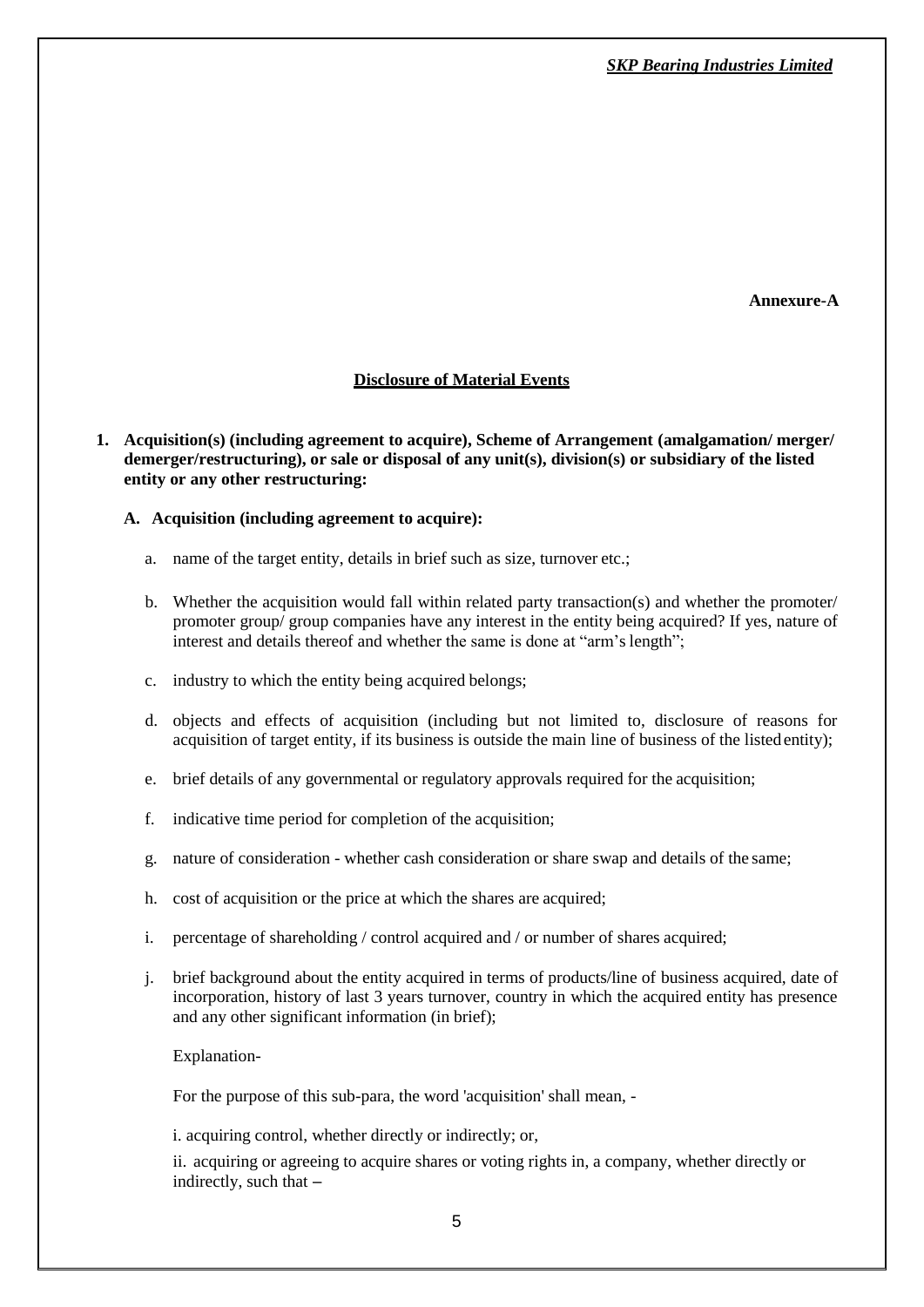- a. The listed entity holds shares or voting rights aggregating to five per cent or more of the shares or voting rights in the said company, or;
- b. There has been a change in holding from the last disclosure made under sub clause (a) of clause (ii) of the Explanation to this sub-para and such change exceeds two per cent of the total shareholding or voting rights in the said company.

### **B. Amalgamation/ Merger:**

a. name of the entity(ies) forming part of the amalgamation/merger, details in brief such as, size, turnover etc.;

b. whether the transaction would fall within related party transactions? If yes, whether the same is done at "arm's length";

c. area of business of the entity(ies);

d. rationale for amalgamation/ merger;

e. in case of cash consideration – amount or otherwise share exchange ratio;

f. brief details of change in shareholding pattern (if any)of listed entity.

#### **C. De-merger:**

a. brief details of the division(s) to be demerged;

b. turnover of the demerged division and as percentage to the total turnover of the listed entity in the immediately preceding financial year / based on financials of the last financial year; c. rationale for demerger;

d. brief details of change in shareholding pattern (if any)of all entities;

e. in case of cash consideration – amount or otherwise share exchange ratio;

f. whether listing would be sought for the resulting entity.

#### **D. Sale or disposal of unit(s) or division(s) or subsidiary of the listed entity:**

a. the amount and percentage of the turnover or revenue or income and net worth contributed by such unit or division of the listed entity during the last financial year;

b. date on which the agreement for sale has been entered into;

c. the expected date of completion of sale/disposal;

d. consideration received from such sale/disposal;

e. brief details of buyers and whether any of the buyers belong to the promoter/ promoter group/group companies. If yes, details thereof;

f. whether the transaction would fall within related party transactions? If yes, whether the same is done at "arms length";

g. additionally, in case of a slump sale, indicative disclosures provided for amalgamation/merger, shall be disclosed by the listed entity with respect to such slump sale.

For the purpose of this sub-clause, "slump sale" shall mean the transfer of one or more undertakings, as a result of the sale for a lump sum consideration, without values being assigned to the individual assets and liabilities in such sales.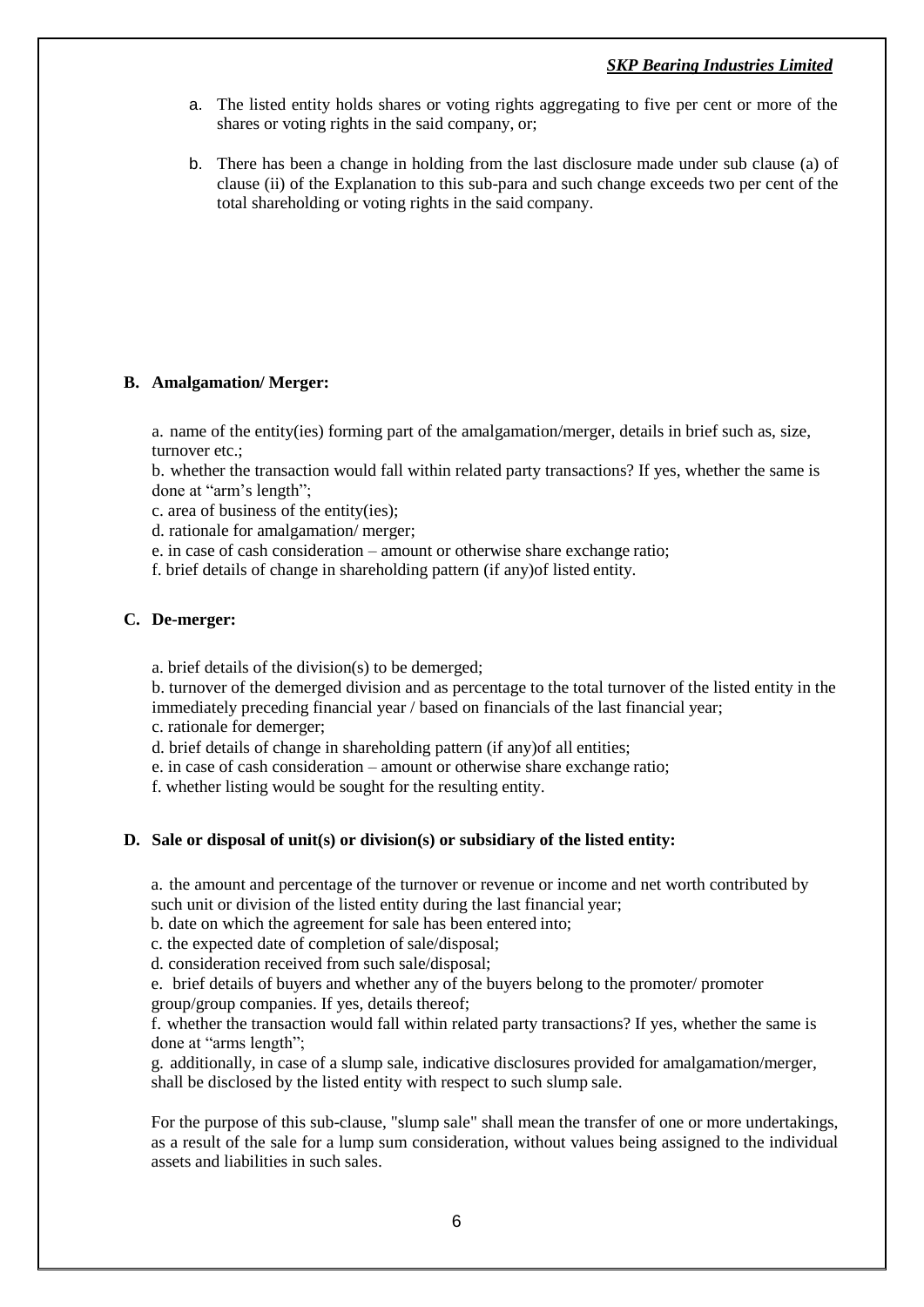## **E. Other Restructuring:**

a. details and reasons for restructuring;

b. quantitative and/ or qualitative effect of restructuring

c. details of benefit, if any, to the promoter/promoter group/group companies from such proposed restructuring;

d. brief details of change in shareholding pattern (if any)of all entities.

**2. Issuance or forfeiture of securities, split or consolidation of shares, buyback of securities, any restriction on transferability of securities or alteration in terms or structure of existing securities including forfeiture, reissue of forfeited securities, alteration of calls, redemption of securities etc.**

## **A. Issuance of securities:**

- a. type of securities proposed to be issued (viz. equity shares, convertibles etc.);
- b. type of issuance (further public offering, rights issue, depository receipts (ADR/GDR), qualified institutions placement, preferential allotment etc.);
- c. total number of securities proposed to be issued or the total amount for which the securities will be issued (approximately);
- d. in case of **preferential issue,** the listed entity shall disclose the following additional details to the stock exchange(s):

i. names of the investors;

ii. post allotment of securities - outcome of the subscription, issue price / allotted price (in case of convertibles), number of investors;

iii. in case of convertibles - intimation on conversion of securities or on lapse of the tenure of the instrument;

e. in case of **bonus issue** the listed entity shall disclose the following additional details to the stock exchange(s):

i.whether bonus is out of free reserves created out of profits or share premiumaccount;

ii. bonus ratio;

- iii. details of share capital pre and post bonus issue;
- iv. free reserves and/ or share premium required for implementing the bonus issue;

v. free reserves and/ or share premium available for capitalization and the date as on which such balance is available;

vi. whether the aforesaid figures are audited;

vii. estimated date by which such bonus shares would be credited/dispatched;

- f. in case of issuance of depository receipts (ADR/GDR) or FCCB the listed entity shall disclose following additional details to the stock exchange(s):
	- i. name of the stock exchange(s) where ADR/GDR/FCCBs are listed (opening closing status) / proposed to be listed;
	- ii. proposed no. of equity shares underlying the ADR/GDR or on conversion of FCCBs;
	- iii. proposed date of allotment, tenure, date of maturity and coupon offered, if any of FCCB's;

iv. issue price of ADR/GDR/FCCBs (in terms of USD and in INR after considering conversion rate);

v. change in terms of FCCBs, if any;

vi. details of defaults, if any, by the listed entity in payment.

vii. FCCBs & subsequent updates in relation to the default, including the details of the corrective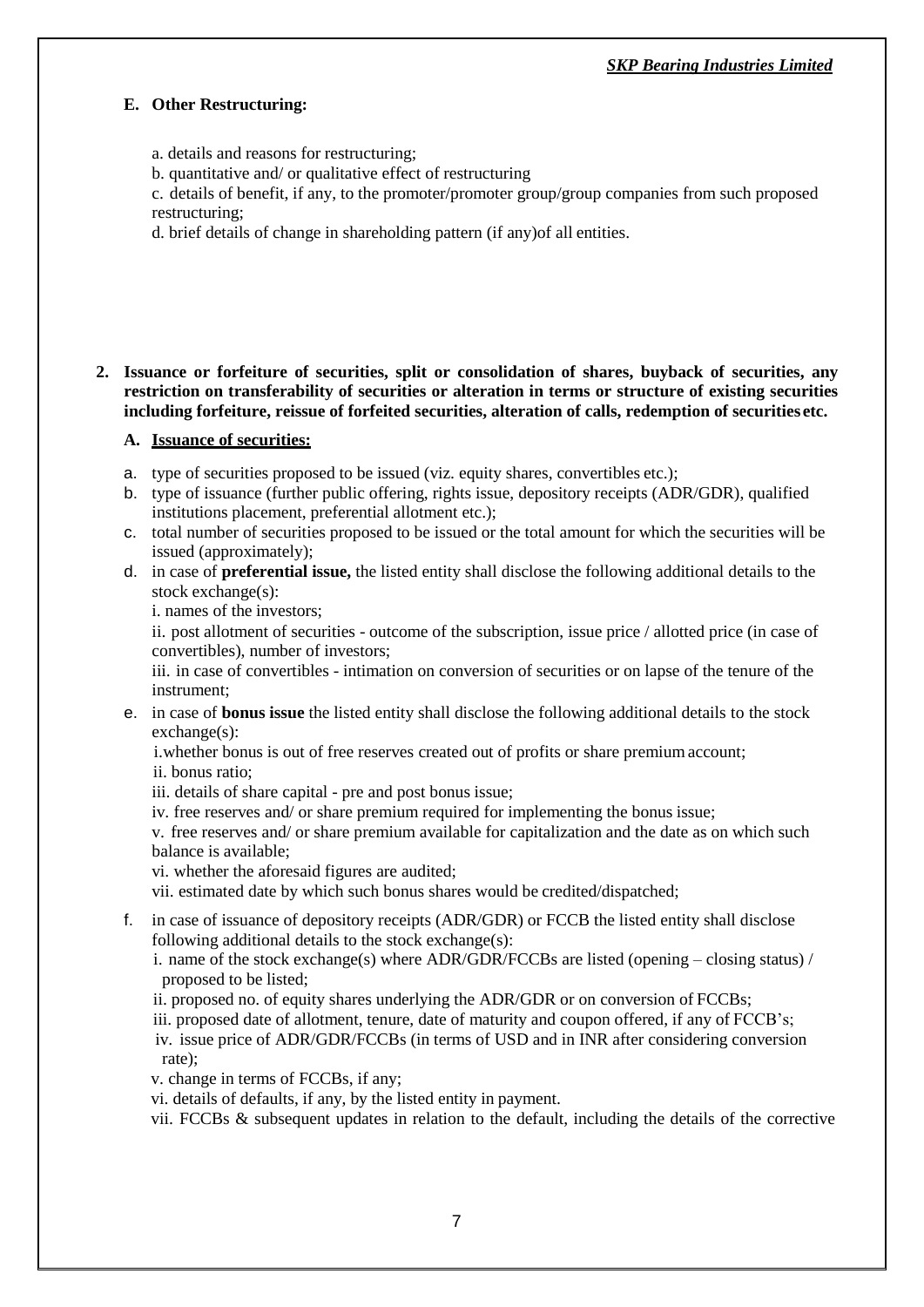measures undertaken (if any);

g. in case of issuance of debt securities or other non convertible securities the listed entity shall disclose following additional details to the stock exchange(s):

i.size of the issue;

ii. whether proposed to be listed? If yes, name of the stock exchange(s);

iii. tenure of the instrument - date of allotment and date of maturity;

iv. coupon/interest offered, schedule of payment of coupon/interest and principal;

v. charge/security, if any, created over the assets;

vi. special right/interest/privileges attached to the instrument and changes thereof;

vii. delay in payment of interest / principal amount for a period of more than three months from the due date or default in payment of interest / principal;

viii. details of any letter or comments regarding payment/non-payment of interest, principal on due dates, or any other matter concerning the security and /or the assets along with its comments thereon, if any;

ix. details of redemption of preference shares indicating the manner of redemption (whether out of profits or out of fresh issue) and debentures;

h. any cancellation or termination of proposal for issuance of securities including reasonsthereof.

#### **B. Split/consolidation of shares:**

- a. split/consolidation ratio;
- b. rationale behind the split/consolidation;
- c. pre and post share capital authorized, paid-up and subscribed;
- d. expected time of completion;
- e. class of shares which are consolidated or subdivided;
- f. number of shares of each class pre and post-split or consolidation;

g. number of shareholders who did not get any shares in consolidation and their pre-consolidation shareholding.

#### **C. Buy back of securities:**

- a. number of securities proposed for buyback;
- b. number of securities proposed for buyback as a percentage of existing paid up capital;
- c. buyback price;
- d. actual securities in number and percentage of existing paid up capital bought back;
- e. pre & post shareholding pattern.

### **D. Any restriction on transferability of securities:**

- a. authority issuing attachment or prohibitory orders;
- b. brief details and reasons for attachment or prohibitory orders;
- c. name of registered holders against whom restriction on transferability has been placed;
- d. total number of securities so affected;
- e. distinctive numbers of such securities if applicable;
- f. period for which order would be applicable (if stated).

#### **E. Any action, which will result in alteration of the terms or structure of any existing securities, including, but not limited to:**

a. forfeiture of shares;

b. reissue of forfeited shares or securities, or the issue of shares or securities held in reserve for future issue or the creation in any form or manner of new shares or securities or any other rights, privileges or benefits to subscribe to;

- c. proposal to issue any class of securities;
- d. alterations of capital, including calls;
- e. change in the terms regarding redemption/cancellation/retirement in whole or in part of any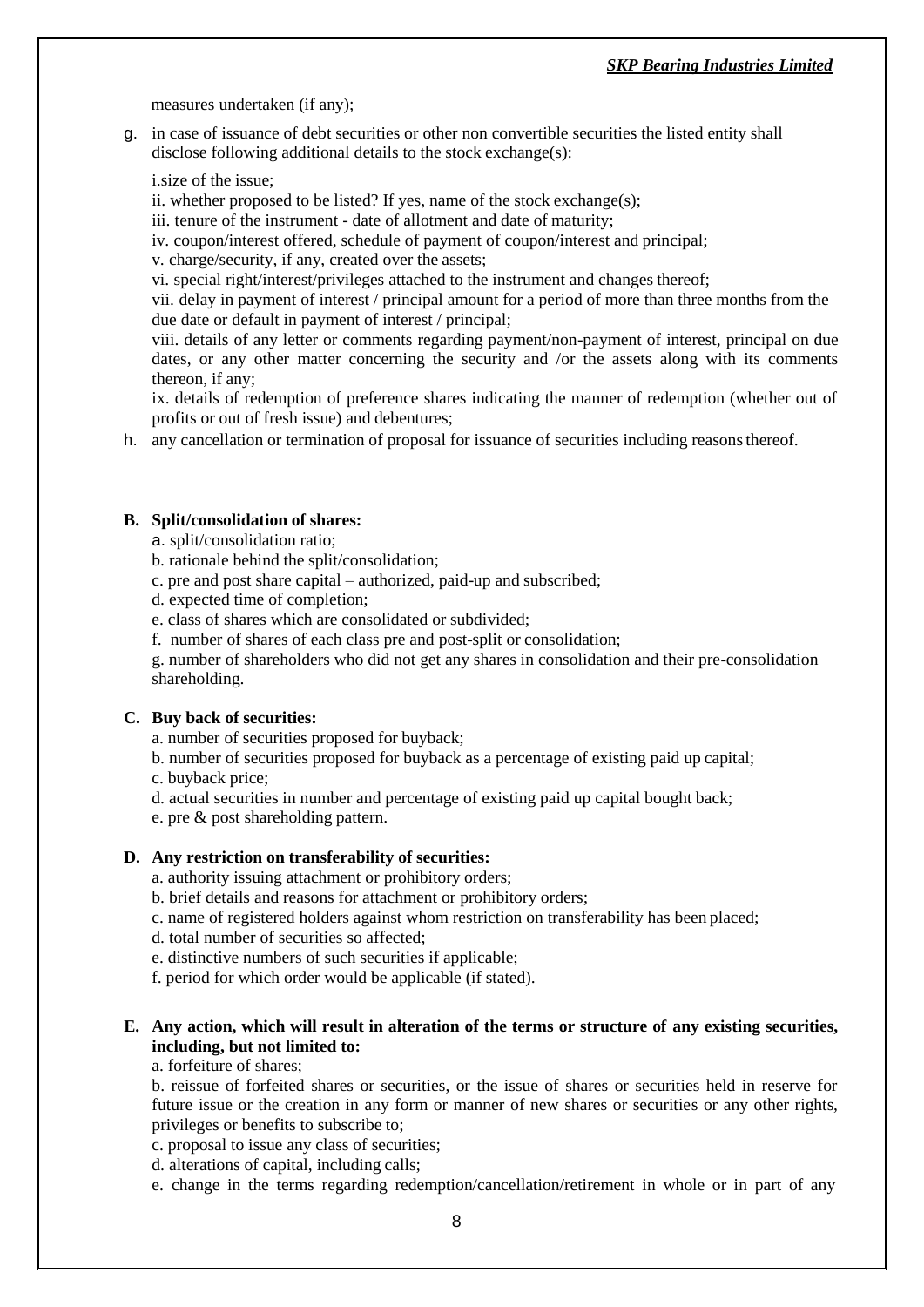securities issued by the listed entity.

#### **3. Revision in Rating(s)**

The listed entity shall notify the stock exchange(s), the details of any new rating or revision in rating assigned from a credit rating agency to any debt instrument of the listed entity or to any fixed deposit programme or to any scheme or proposal of the listed entity involving mobilization of funds whether in India or abroad. In case of a downward revision in ratings, the listed entity shall also intimate the reasons provided by the rating agency for such downward revision.

**4. Agreements (viz. shareholder agreement(s), joint venture agreement(s), family settlement agreement(s) (to the extent that it impacts management and control of the listed entity), agreement(s)/treaty(ies)/contract(s) with media companies) which are binding and not in normal course of business, revision(s) or amendment(s) and termination(s) thereof:**

**A.** name(s) of parties with whom the agreement is entered;

**B.** purpose of entering into the agreement;

**C.** shareholding, if any, in the entity with whom the agreement is executed;

**D.** significant terms of the agreement (in brief) special rights like right to appoint directors, first right to share subscription in case of issuance of shares, right to restrict any change in capital structure etc.;

**E.** whether, the said parties are related to promoter/promoter group/ group companies in any manner. If yes, nature of relationship;

**F.** whether the transaction would fall within related party transactions? If yes, whether the same is done at "arms length";

**G.** in case of issuance of shares to the parties, details of issue price, class of sharesissued;

**H.** any other disclosures related to such agreements, viz., details of nominee on the board of directors of the listed entity, potential conflict of interest arising out of such agreements, etc;

**I.** in case of termination or amendment of agreement, listed entity shall disclose additional details to the stock exchange(s):

a. name of parties to the agreement;

- b. nature of the agreement;
- c. date of execution of the agreement;

d. details of amendment and impact thereof or reasons of termination and impact thereof.

## **5. Fraud/ Defaults by promoter or key managerial personnel or by the listed entity or arrest of key managerial personnel or promoter:**

## **A. At the time of unearthing of fraud or occurrence of the default / arrest:**

- a. nature of fraud/default/arrest;
- b. estimated impact on the listed entity;
- c. time of occurrence;
- d. person(s) involved;
- e. estimated amount involved (if any);
- f. whether such fraud/default/arrest has been reported to appropriate authorities.

#### **B. Subsequently intimate the stock exchange(s) further details regarding the fraud/default/arrest including:**

- a. actual amount involved in the fraud /default (if any);
- b. actual impact of such fraud /default on the listed entity and its financials; and
- c. corrective measures taken by the listed entity on account of such fraud/default.
- **6. Change in directors, key managerial personnel (Managing Director, Chief Executive Officer, Chief Financial Officer, Company Secretary etc.), Auditor and Compliance Officer:**
	- a. reason for change viz. appointment, resignation, removal, death or otherwise;
	- b. date of appointment/cessation (as applicable) & term of appointment;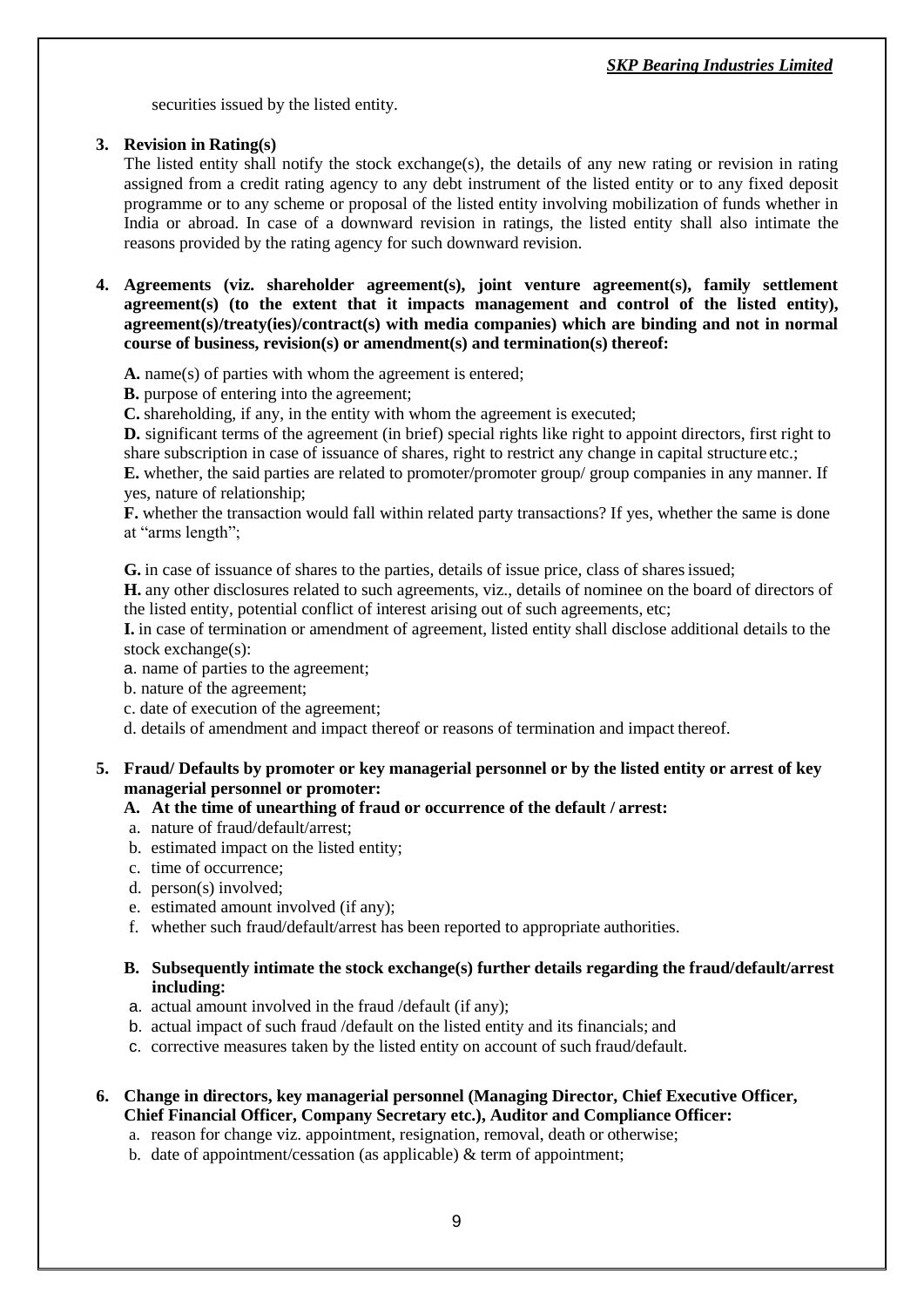- c. brief profile (in case of appointment);
- d. disclosure of relationships between directors (in case of appointment of a director).

#### **7. Appointment or discontinuation of share transfer agent:**

- a. reason for appointment or discontinuation;
- b. date on which above would become effective.

#### **8. Corporate debt restructuring ("CDR"):**

- b. whether CDR is voluntary and reasons for opting or referred by lenders/creditors;
- c. details of the loan to be subjected to restructuring under CDR;
- d. brief details of the CDR proposal (if any);

e. the following updates to be provided at the time of the execution and at various stages of the implementation of the CDR scheme:-

i. upon execution of any agreement in relation to the CDR proposal, disclose details such as date of execution, parties to the agreement and principal terms;

ii. details of final CDR package as approved by RBI and the lenders;

iii. lenders involved;

iv. brief summary of the CDR scheme including details of the securities, interest payment, repayment schedule, negative and other restrictive covenants.

### **9. One time settlement (OTS) with a Bank:**

a. reasons for opting for OTS;

b. brief summary of the OTS.

### **10. Reference to BIFR and winding-up petition filed by any party / creditors:**

a. reasons for such a reference/petition;

b. impact of such reference/petition on listed entity.

- **11. Issuance of notices, call letters, resolutions and circulars sent to shareholders, debenture holders or creditors or any class of them or advertised in the media by the listed entity and the following:**
	- a. date of notice/call letters/resolutions etc.;
	- b. brief details viz. agenda (if any) proposed to be taken up, resolution to be passed, manner of approval proposed etc.

## **12. Proceedings of annual and extraordinary general meetings of the listed entity and the following details in brief:**

- a. date of the meeting;
- b. brief details of items deliberated and results thereof;
- c. manner of approval proposed for certain items (e-voting etc.).
- **13. Amendments to memorandum and articles of association of listed entity, in brief.**

### **14. Schedule of analyst or institutional investor meet and presentations on financial results made by the listed entity to analysts or institutional investors.**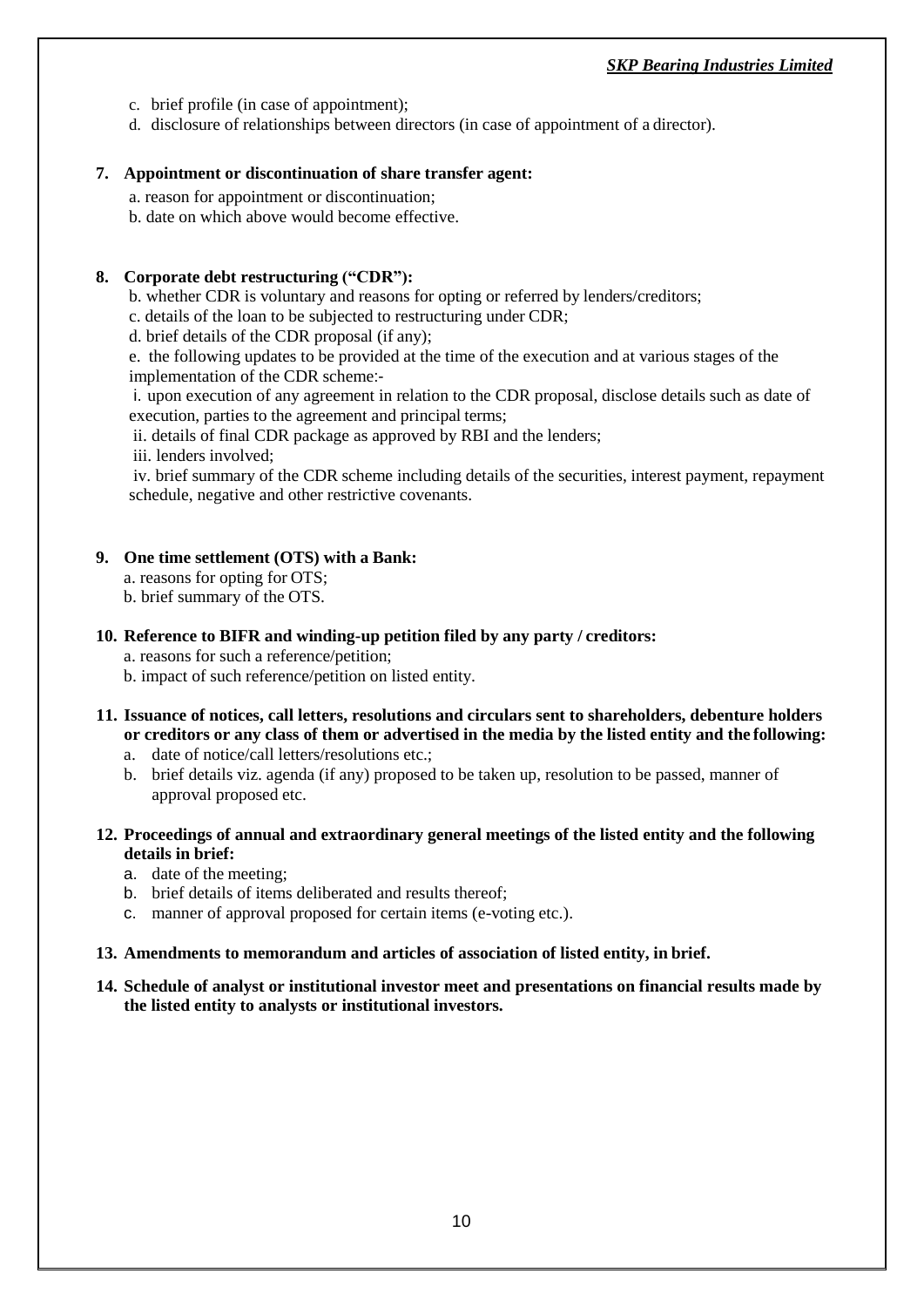## **Annexure- B**

## **Outcome of Meetings of the board of directors**

The listed entity shall disclose to the Exchange(s), within 30 minutes of the closure of the meeting, held to consider the following: -

- a) dividends and/or cash bonuses recommended or declared or the decision to pass any dividend and the date on which dividend shall be paid/dispatched;
- b) any cancellation of dividend with reasons thereof;
- c) the decision on buyback of securities;
- d) the decision with respect to fund raising proposed to be undertaken
- e) increase in capital by issue of bonus shares through capitalization including the date on which such bonus shares shall be credited/dispatched;
- f) reissue of forfeited shares or securities, or the issue of shares or securities held in reserve for future issue or the creation in any form or manner of new shares or securities or any other rights, privileges or benefits to subscribe to;
- g) short particulars of any other alterations of capital, including calls;
- h) financial results;
- i) decision on voluntary delisting by the listed entity from stock exchange(s);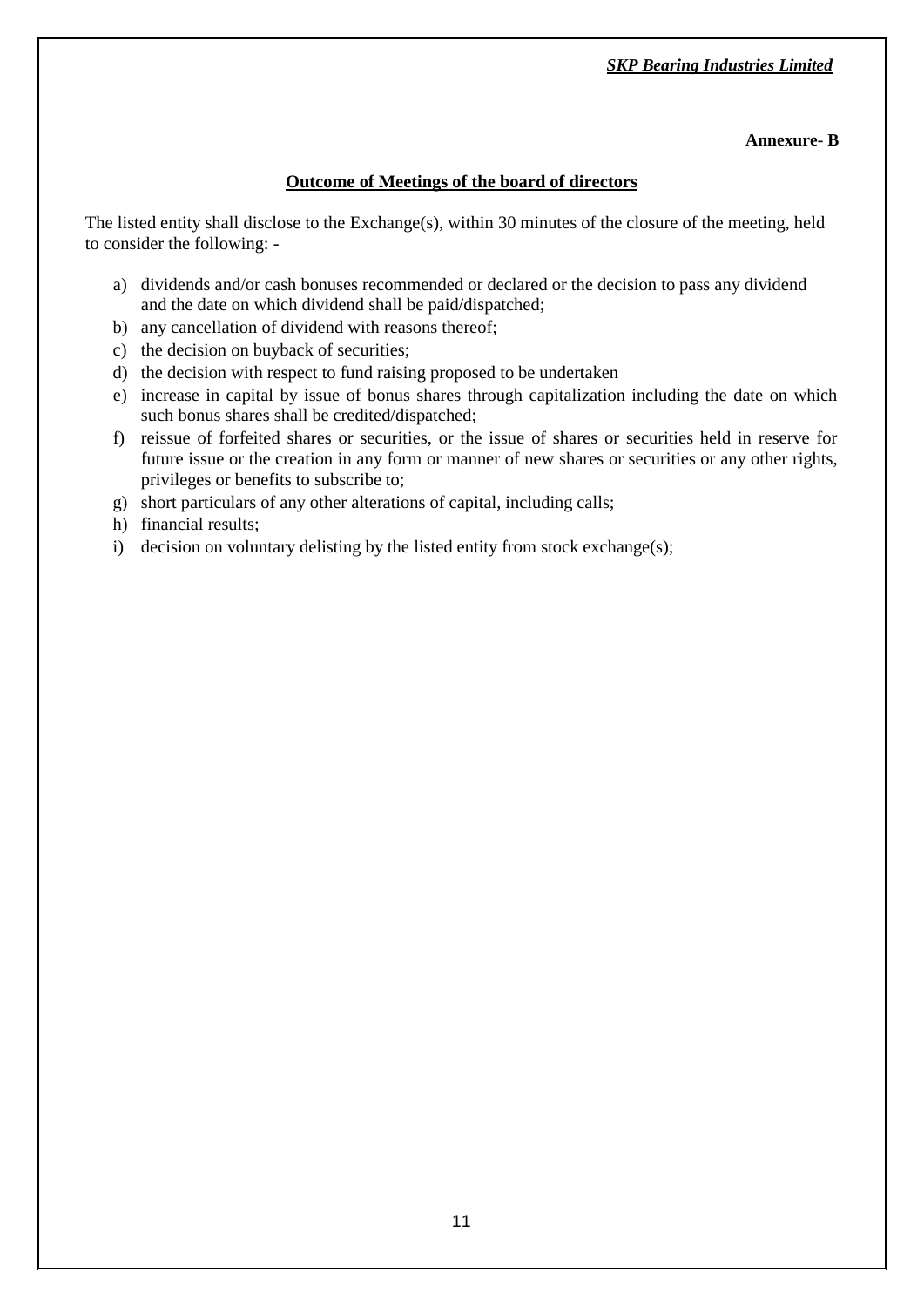Provided that in case of board meetings being held for more than one day, the financial results shall be disclosed within thirty minutes of end of the meeting for the day on which it has been considered.

The intimation of outcome of meeting of the board of directors shall also contain the time of commencement and conclusion of the meeting.

## **Annexure- C**

# **Illustrative list of events which shall be disclosed upon application of the guidelines for materiality (Regulation 30 ( 4)):**

1. Commencement or any postponement in the date of commencement of commercial production or commercial operations of any unit/division.

2. Change in the general character or nature of business brought about by arrangements for strategic, technical, manufacturing, or marketing tie-up, adoption of new lines of business or closure of operations of any unit/division (entirety or piecemeal).

3. Capacity addition or product launch.